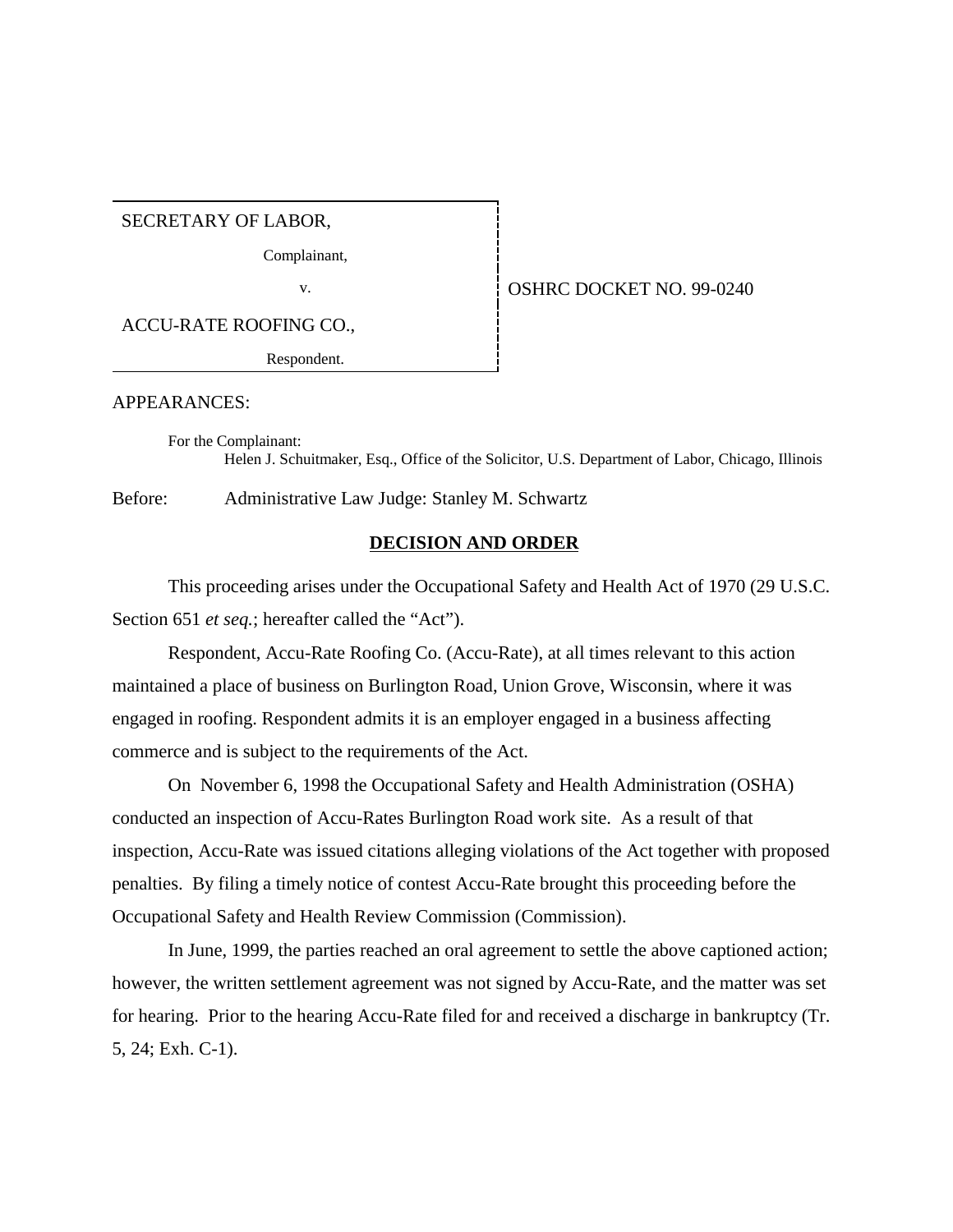On November 3, 1999, an E-Z trial hearing was held in Milwaukee. Accu-Rate did not appear. The Secretary set forth her *prima facie* case on the record, and this matter is ready for disposition.

## **Alleged Violations**

Serious citation 1, item 1a alleges:

29 CFR 1926.503(a)(1): The employer shall provide a training program for each employee who might be exposed to fall hazards in accordance with CFR 1926 Subpart M-Fall Protection.

(a) The employee did not provide training to all employees who were exposed to a fall hazard.

Serious citation 1, item lb alleges:

29 CFR 1926.1060(a): The employer did not provide a training program for each employee using ladders and stairways which would train each employee in the procedures to be followed to minimize hazards related to ladders and stairways:

(a) Employees were not trained to identify hazards of ladder use.

Serious citation 1, item 2 alleges:

29 CFR 1926.501(b)(11): Guardrail systems with toeboards, safety net systems, or personal fall arrest system were not used to protect employees from falling from a steep roof with unprotected sides and edges 6 feet or more above lower levels.

(a) Employees working on a steep roof, were not protected from falling 13 feet to the ground.

Serious citation 1, item 3 alleges:

29 CFR 1926.1053(b)(1): Portable ladders were used for access to an upper landing surface and the ladder side rails did not extend at least 3 feet (.9 m) above the upper landing surface to which the ladder was used to gain access:

(a) Employee's ladder access to the roof did not extend at least three feet above the landing surface.

## *Facts*

Compliance Officer (CO) Nishiyama-Atha testified that on November 6, 1998, as he was conducting another inspection, he noted a worker at Accu-Rate's work site shingling a sloped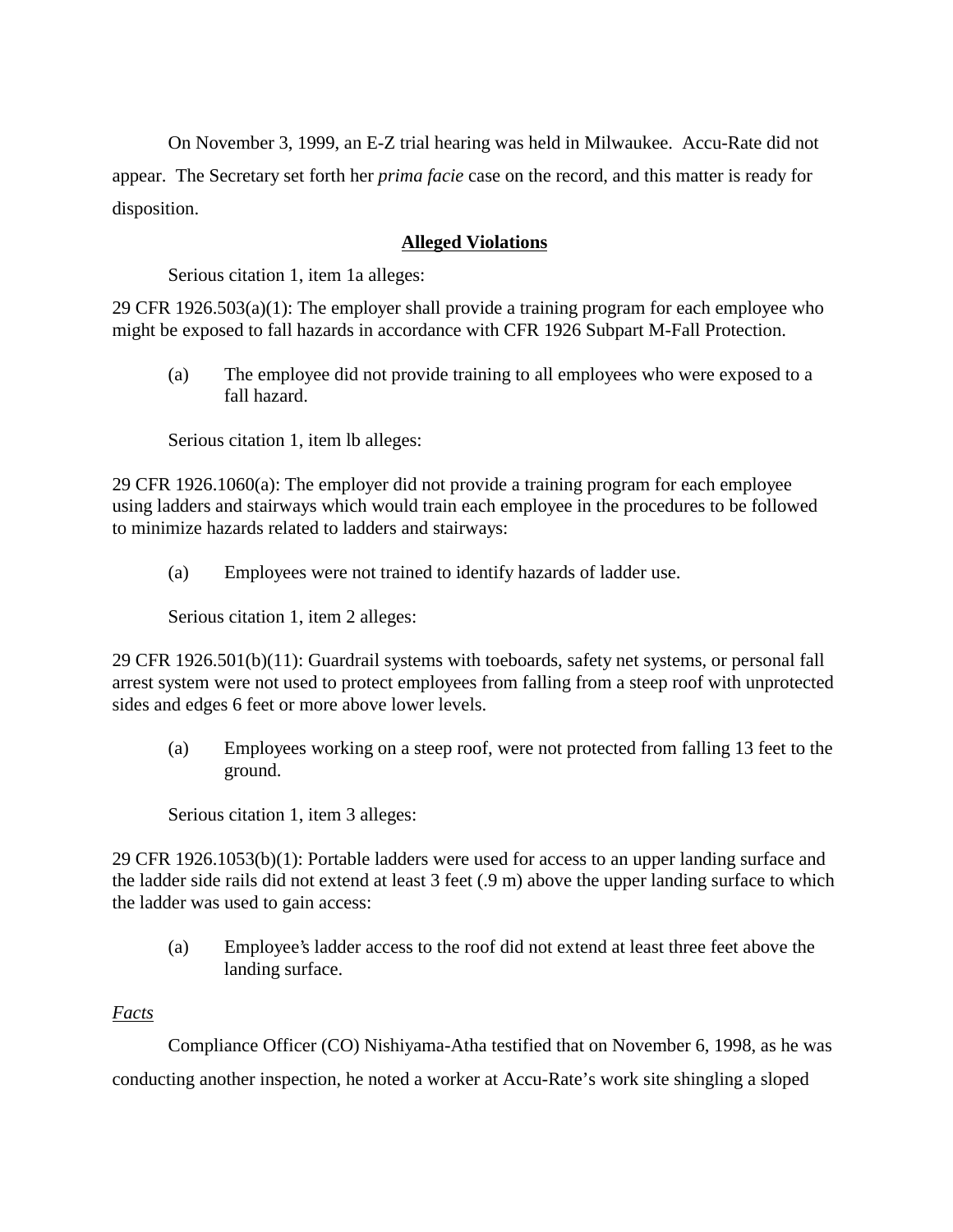roof at a height of approximately 13 feet without any fall protection (Tr. 9-12). Nishiyama-Atha testified that he observed a ladder placed in the center off the roof for access, but that the ladder was not tied off, nor did it extend the required 36 inches above the edge (Tr. 14). Nishiyama-Atha testified that an employee carrying heavy shingles up to the roof could deflect the ladder, causing it to move, and unbalance the employee (Tr. 15). Nishiyama-Atha further stated that an employee climbing to the top of the ladder would have nothing to grab onto as he dismounted the ladder (Tr. 14). Nishiyama-Atha interviewed the worker, who told him that he was an experienced roofer, but had not received any safety and/or health training from his employer, Accu-Rate (Tr. 14). The employee was not aware of the 36 inch requirement, but was aware of the need to tie off the ladder (Tr. 15).

Nishiyama-Atha testified that the cited violations were classified as serious, because a fall from 13 feet could result in broken bones or death (Tr. 13). He further stated that he followed the formula set forth in OSHA's Field Information Reference Manual in calculating the proposed penalties (Tr. 20). Reductions were made based on the small size of the employer and the absence of any prior violations (Tr. 20). No reductions were made for good faith because it did not appear that Accu-Rate had any safety and health program (Tr. 18, 21-22).

# *Discussion*

Having found that the Secretary's *prima facie* case established the cited violations, the citation was affirmed on the record (Tr. 27-30). As part of pre-hearing settlement negotiations, the Secretary filed a proof of claim in Accu-Rates' bankruptcy proceedings. The proof of claim was for a reduced total penalty in the amount \$1,200.00 (Tr. 24). That amount will be assessed.

#### **ORDER**

- 1. Citation 1, item 1a and 1b, alleging violations of  $\frac{1}{2}1926.503(a)(1)$  and  $1926.1060(a)$  are AFFIRMED.
- 2. Citation 1, item 2 alleging violation of §1926.501(b)(11) is AFFIRMED.
- 3. Citation 1, item 3, alleging violation of §1926.1053(b)(1) is AFFIRMED.
- 4. A combined penalty of \$1,200.00 is ASSESSED.